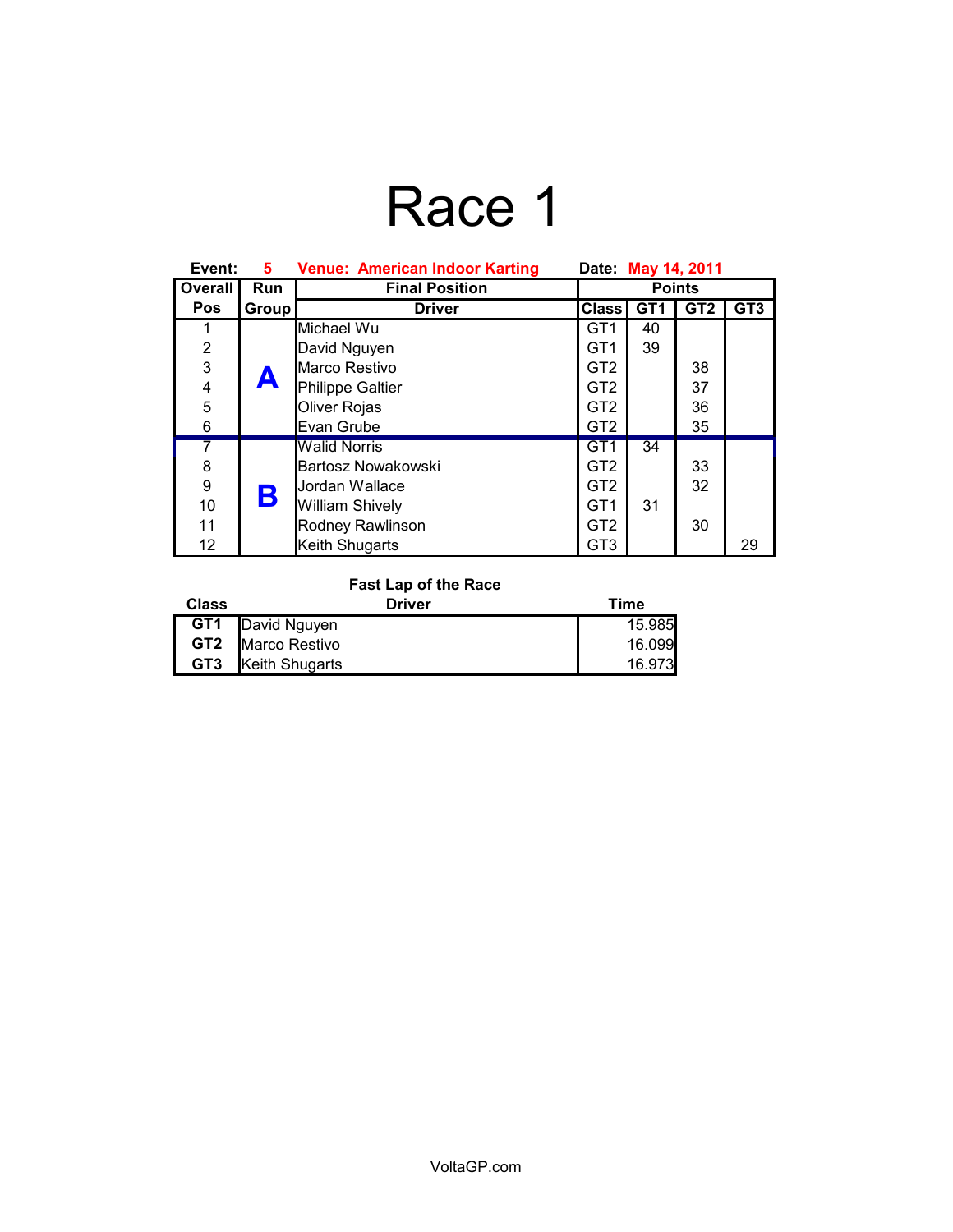## Race 2

| Event:         | 5.    | <b>Venue: American Indoor Karting</b><br>Date: May 14, 2011 |                 |                 |                 |                 |
|----------------|-------|-------------------------------------------------------------|-----------------|-----------------|-----------------|-----------------|
| Overall        | Run   | <b>Final Position</b>                                       | <b>Points</b>   |                 |                 |                 |
| <b>Pos</b>     | Group | <b>Driver</b>                                               | <b>Class</b>    | GT <sub>1</sub> | GT <sub>2</sub> | GT <sub>3</sub> |
|                |       | David Nguyen                                                | GT <sub>1</sub> | 40              |                 |                 |
| $\overline{2}$ |       | Marco Restivo                                               | GT <sub>2</sub> |                 | 39              |                 |
| 3              |       | Michael Wu                                                  | GT <sub>1</sub> | 38              |                 |                 |
| 4              | A     | <b>Walid Norris</b>                                         | GT <sub>1</sub> | 37              |                 |                 |
| 5              |       | Philippe Galtier                                            | GT <sub>2</sub> |                 | 36              |                 |
| 6              |       | Jordan Wallace                                              | GT <sub>2</sub> |                 | 35              |                 |
| 7              |       | Bartosz Nowakowski                                          | GT <sub>2</sub> |                 | 34              |                 |
| 8              | Β     | Oliver Rojas                                                | GT <sub>2</sub> |                 | 33              |                 |
| 9              |       | Rodney Rawlinson                                            | GT <sub>2</sub> |                 | 32              |                 |
| 10             |       | <b>William Shively</b>                                      | GT <sub>1</sub> | 31              |                 |                 |
| 11             |       | Keith Shugarts                                              | GT <sub>3</sub> |                 |                 | 30              |
| 12             |       | Evan Grube                                                  | GT <sub>2</sub> |                 | 29              |                 |

### **Fast Lap of the Race**

| <b>Class</b>    | Driver                   | Time   |
|-----------------|--------------------------|--------|
|                 | <b>GT1</b> Michael Wu    | 16.109 |
|                 | <b>GT2</b> Marco Restivo | 16.022 |
| GT <sub>3</sub> | Keith Shugarts           | 16.590 |